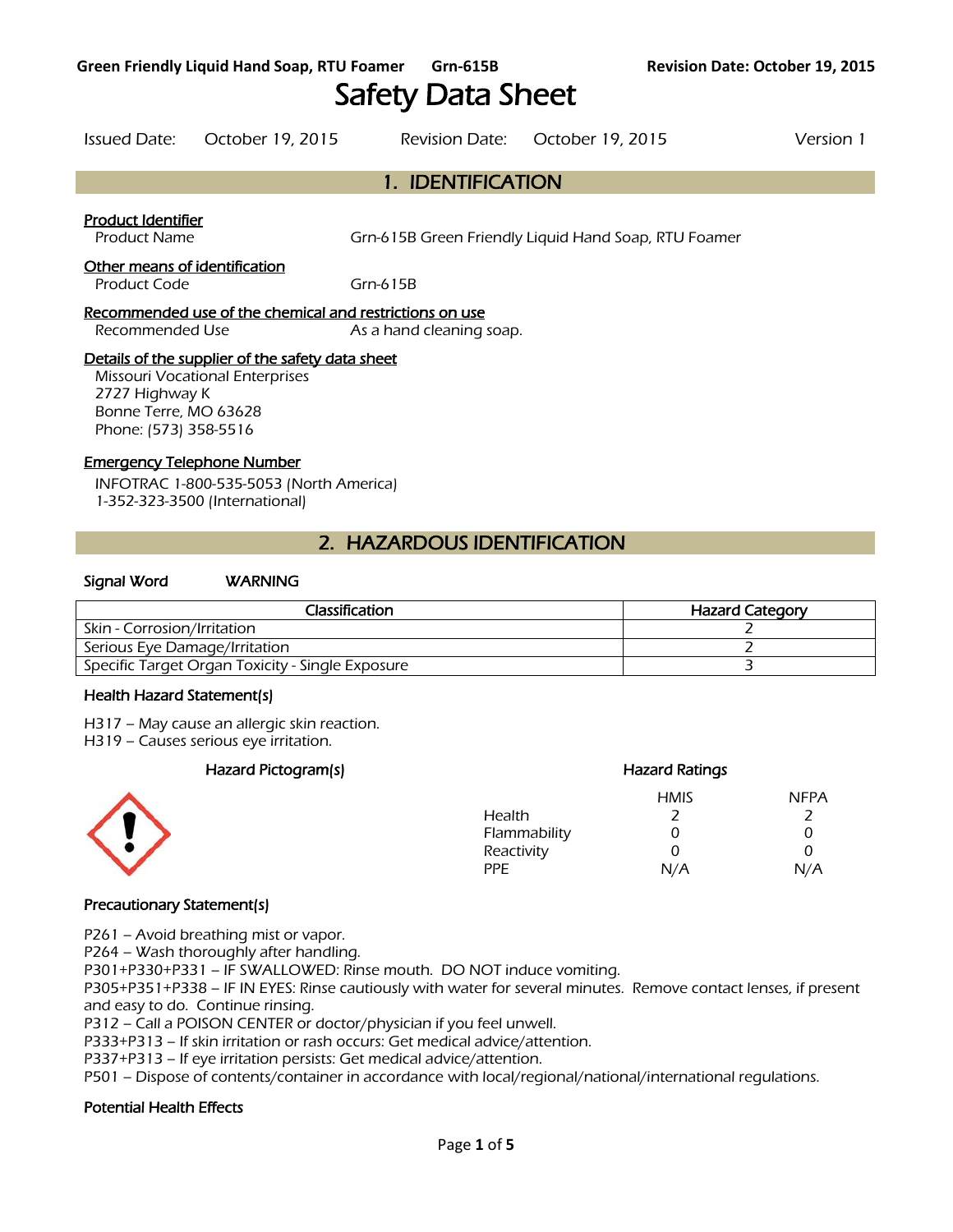### **Green Friendly Liquid Hand Soap, RTU Foamer Grn-615B Revision Date: October 19, 2015**

Skin Contact May cause skin irritation/burns. Eye Contact May cause eye damage. Inhalation May cause respiratory irritation. **Ingestion** May be harmful if swallowed.

# 3. COMPOSITION/INFORMATION ON INGREDIENT

| <b>Chemical Name/Pure Substance</b> | CAS#        | Weight-% |
|-------------------------------------|-------------|----------|
| Water                               | 7732-18-5   | 85-90    |
| CalBlend DF                         | Proprietary | $5 - 10$ |
| Sodium Chloride                     | 7647-14-5   | $0 - 2$  |
| Glycerin, Technical Grade           | 56-81-5     | $0 - 2$  |
| Isocil IG                           | Proprietary | $0 - 2$  |
| Citric Acid                         | 77-97-9     | $0 - 5$  |
|                                     |             |          |

\*\*If Chemical Name/CAS No is "proprietary" and/or Weight-% is listed as a range, the specific chemical identity and/or percentage of composition has been withheld as a trade secret.

### 4. FIRST-AID MEASURES

General Advice If you feel unwell, seek medical advice (show label where possible).

- Eye Contact Rinse cautiously with water for several minutes. Remove contact lenses, if present and easy to do. Continue rinsing. Get medical advice/attention.
- Skin Contact Take off contaminated clothing. Wash contaminated clothing before reuse. If skin irritation persists, call a physician.
- **Inhalation** Remove victim to fresh air and keep at rest in a position comfortable for breathing. Call a POISON CENTER or doctor/physician if you feel unwell.
- **Ingestion** Rinse mouth. Do NOT induce vomiting. Call a POISON CENTER or doctor/physician if you feel unwell.

### Most important symptoms and effects

Symptoms Prolonged contact may cause painful stinging or burning of eyes and lids, watering of eye, and irritation. Prolonged contact may even cause severe skin irritation or mild burn.

# 5. FIRE-FIGHTING MEASURES

#### Extinguishing Media

Suitable Extinguishing Media: Dry powder, water spray, or foam. Unsuitable Extinguishing Media: Not determined.

### Specific Hazards Arising from the Chemical

Heating or fire could release toxic fumes/gas.

### Protective equipment and precautions for firefighters

As in any fire, wear self-contained breathing apparatus pressure-demand, MSHA/NIOSH (approved or equivalent) and full protective gear.

### 6. ACCIDENTAL RELEASE MEASURES

### Personal precautions, protective equipment and emergency procedures

| Personal precautions             | Use personal protective equipment as required.        |
|----------------------------------|-------------------------------------------------------|
| <b>Environmental precautions</b> | See Section 12 for additional ecological information. |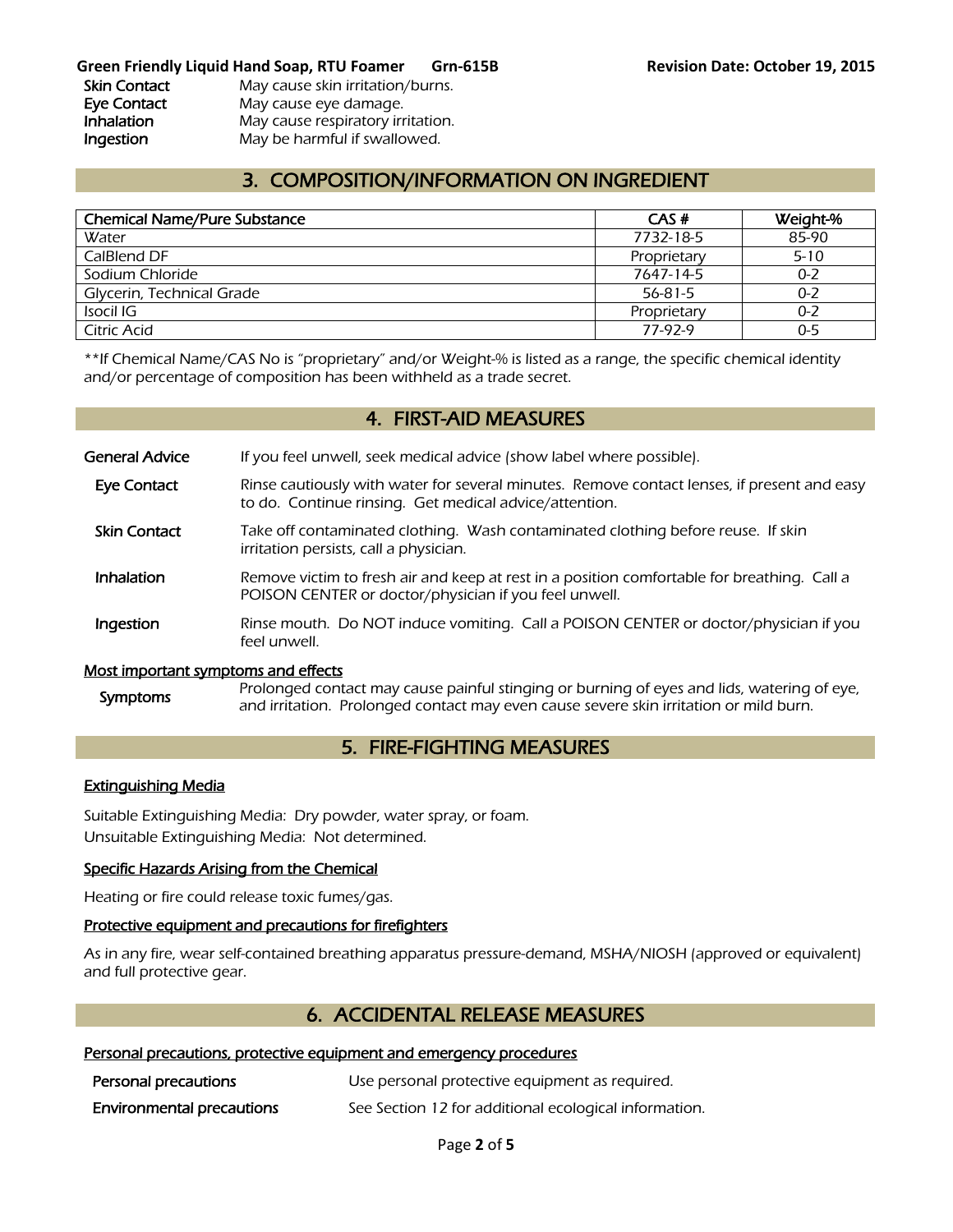### **Green Friendly Liquid Hand Soap, RTU Foamer Grn-615B Revision Date: October 19, 2015**  Methods and material for containment and clean up

Methods for Containment Prevent further leakage or spillage if safe to do so.

Methods for Clean up **Collect spillage with non-combustible absorbent material.** Keep in suitable, closed containers for disposal.

# 7. HANDLING AND STORAGE

### Precautions for safe handling

Handle in accordance with good industrial hygiene and safety practice. Use only in well ventilated areas. Do not breathe dust/fume/gas/mist/vapors/spray. Wash face, hands, and any exposed skin thoroughly after handling. Use personal protection recommended in Section 8.

### Conditions for safe storage, including any incompatibilities

Storage Conditions Keep containers tightly closed in a dry, cool and well-ventilated place. Store locked up. Incompatible Materials Not available.

# 8. EXPOSURE CONTROLS/PERSONAL PROTECTION

| Chemical<br>Name | - 1 1 -                  | <b>OSHA PEL</b>          | <b>NIOS!</b><br>л<br>.LM |
|------------------|--------------------------|--------------------------|--------------------------|
| $\sim$           | $\overline{\phantom{0}}$ | $\overline{\phantom{0}}$ | $\sim$                   |
|                  |                          |                          |                          |

### Appropriate engineering controls

Engineering Controls Apply technical measures to comply with the occupational exposure limits.

### Individual protection measures, such as personal protective equipment

| Eye/Face Protection                   | Wear approved safety goggles.                                                                                                                                              |
|---------------------------------------|----------------------------------------------------------------------------------------------------------------------------------------------------------------------------|
| Skin and Body Protection              | Wear appropriate clothing to prevent repeated or prolonged skin contact.                                                                                                   |
| <b>Respiratory Protection</b>         | Ensure adequate ventilation, especially in confined areas.                                                                                                                 |
| <b>General Hygiene Considerations</b> | Do not eat, drink, or smoke when using this product. Wash contaminated<br>clothing before reuse. Handle in accordance with good industrial hygiene<br>and safety practice. |

### 9. PHYSICAL AND CHEMICAL PROPERTIES

### **Appearance**

| <b>Physical State</b><br>Color                                                                                                                                                                                                                                                                                                               | Liguid<br>Clear/Colorless                                                                                                                                                                                       | Odor<br><b>Odor Threshold</b> | Raspberry<br>Not Determined |
|----------------------------------------------------------------------------------------------------------------------------------------------------------------------------------------------------------------------------------------------------------------------------------------------------------------------------------------------|-----------------------------------------------------------------------------------------------------------------------------------------------------------------------------------------------------------------|-------------------------------|-----------------------------|
| Property                                                                                                                                                                                                                                                                                                                                     | <b>Values</b>                                                                                                                                                                                                   | <b>Remarks - Method</b>       |                             |
| рH<br><b>Melting Point/Freezing Point</b><br><b>Boiling Point/Boiling Range</b><br><b>Flash Point</b><br><b>Evaporation Rate</b><br>Flammability (Solid, Gas)<br><b>Upper Flammability Limits</b><br><b>Lower Flammability Limits</b><br><b>Vapor Pressure</b><br><b>Vapor Density</b><br><b>Specific Gravity</b><br><b>Water Solubility</b> | $6 - 7$<br>Not determined<br>Not determined<br>Not determined<br>Not determined<br>Liquid- Not applicable<br>Not determined<br>Not determined<br>Not determined<br>Not determined<br>Not determined<br>Miscible |                               |                             |
| Solubility in other solvents                                                                                                                                                                                                                                                                                                                 | Not determined                                                                                                                                                                                                  |                               |                             |
| <b>Partition Coefficient</b>                                                                                                                                                                                                                                                                                                                 | Not determined                                                                                                                                                                                                  |                               |                             |
| <b>Auto-ignition Temperature</b>                                                                                                                                                                                                                                                                                                             | Not determined                                                                                                                                                                                                  |                               |                             |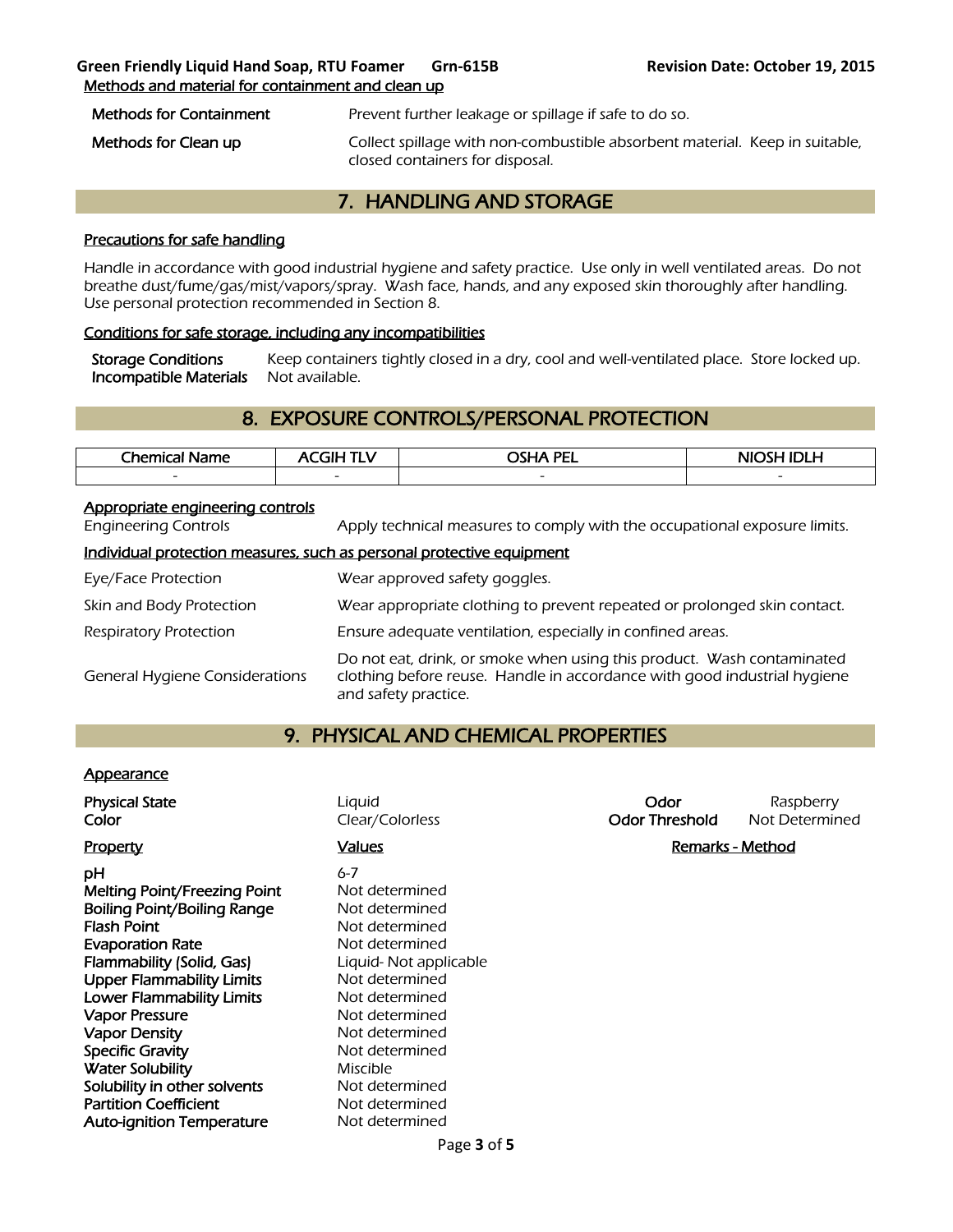**Green Friendly Liquid Hand Soap, RTU Foamer Grn-615B Revision Date: October 19, 2015**  Decomposition Temperature Not determined Viscosity **Not determined** Explosive Properties<br>
Oxidizing Properties<br>
Oxidizing Properties<br>
Not determined **Oxidizing Properties** 

# 10. STABILITY AND REACTIVITY

| Reactivity                                        | Not reactive under normal conditions.                                  |
|---------------------------------------------------|------------------------------------------------------------------------|
| <b>Chemical Stability</b>                         | Stable under recommended storage conditions.                           |
| <b>Conditions to Avoid</b>                        | Keep out of reach of children. Temperatures above 130 °F.              |
| Incompatible materials                            | Amines, oxidizing agents, reducing agents.                             |
| <b>Hazardous Decomposition</b><br><b>Products</b> | Hydrogen chloride gas, sulphur oxides, nitrogen oxides, carbon oxides. |
| <b>Hazardous Polymerization</b>                   | Not available.                                                         |

# 11. TOXICOLOGICAL INFORMATION

### Mixture Toxicity

Toxicological data have not been determined specifically for this product.

# 12. ECOLOGICAL INFORMATION

Ecological studies have not been carried out on this product.

| 13. DISPOSAL CONSIDERATIONS              |                                                                                     |  |
|------------------------------------------|-------------------------------------------------------------------------------------|--|
| <b>Disposal Instructions</b>             | Dispose of in accordance with local/regional/national/international<br>regulations. |  |
| Hazardous Waste Code                     | Not available.                                                                      |  |
| Waste from residues / unused<br>products | Can be washed with plenty of water down the drain.                                  |  |
| <b>Contaminated Packaging</b>            | Dispose of in accordance with local/regional/national/international<br>regulations. |  |

# 14. TRANSPORT INFORMATION

DOT I.D. Number Not available. DOT Proper Shipping Name Not available. DOT Hazard Classes:

Packing Group Not available. DOT Label Not available.

Note Please see current shipping paper for most up to date shipping information, including exemptions and special circumstances.

US DOT Not regulated as dangerous goods.<br>
Road (ADR) Not regulated as dangerous goods. Not regulated as dangerous goods. Air (ICAO/IMDG) Not regulated as dangerous goods. Sea (IMO/IMDG) Not regulated as dangerous goods.